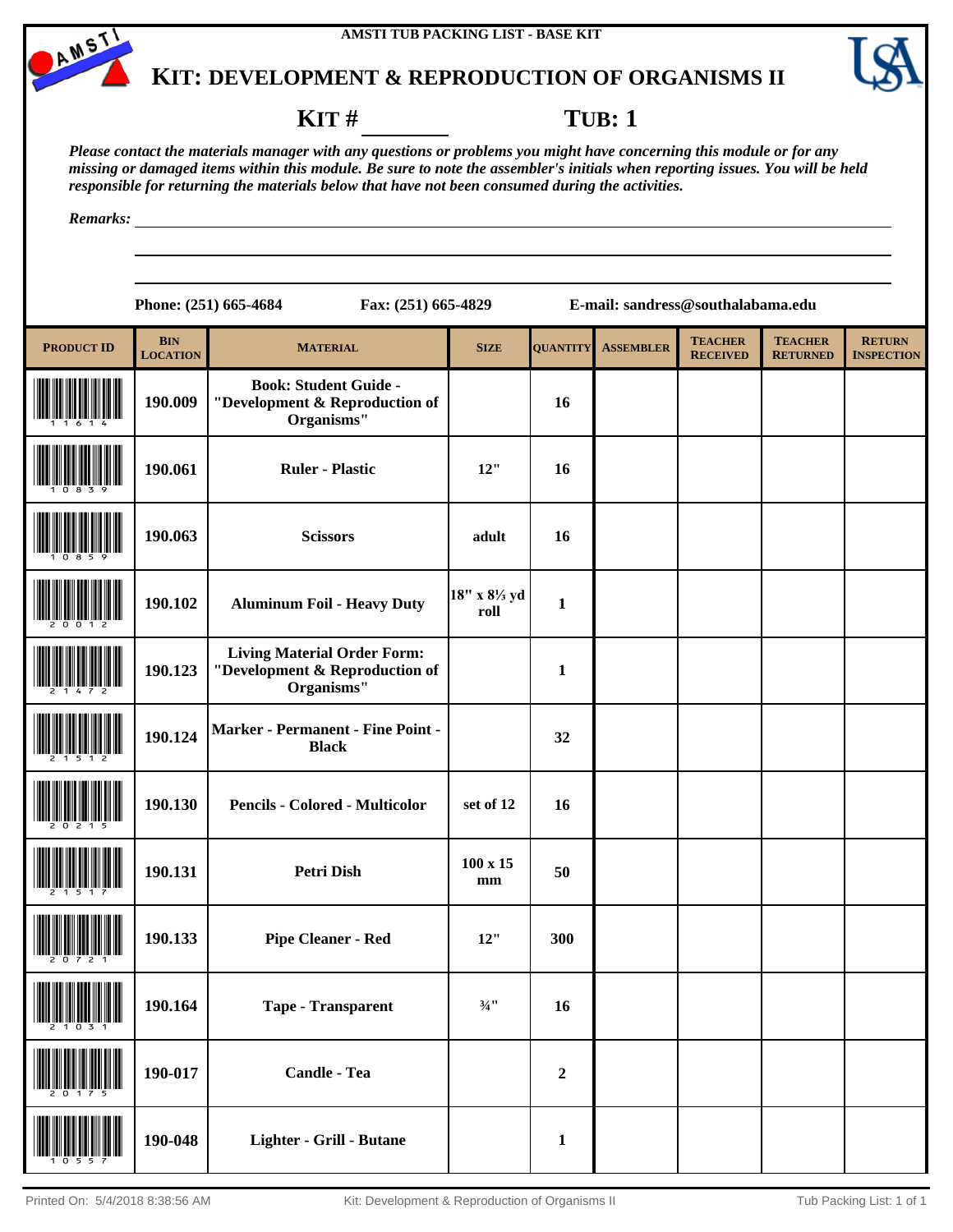



### **KIT** # **TUB: 2**

*Please contact the materials manager with any questions or problems you might have concerning this module or for any missing or damaged items within this module. Be sure to note the assembler's initials when reporting issues. You will be held responsible for returning the materials below that have not been consumed during the activities.*

*Remarks:*

| <b>PRODUCT ID</b> | <b>BIN</b><br><b>LOCATION</b> | <b>MATERIAL</b>                                                              | <b>SIZE</b>                               | <b>QUANTITY</b> | <b>ASSEMBLER</b> | <b>TEACHER</b><br><b>RECEIVED</b> | <b>TEACHER</b><br><b>RETURNED</b> | <b>RETURN</b><br><b>INSPECTION</b> |
|-------------------|-------------------------------|------------------------------------------------------------------------------|-------------------------------------------|-----------------|------------------|-----------------------------------|-----------------------------------|------------------------------------|
|                   | 190.010                       | <b>Book: Student Guide -</b><br>"Development & Reproduction of<br>Organisms" |                                           | 16              |                  |                                   |                                   |                                    |
|                   | 190.014                       | <b>Bottle - Wash - Wide-Mouth</b>                                            | 500 ml                                    | $\mathbf{1}$    |                  |                                   |                                   |                                    |
|                   | 190.028                       | <b>Cylinder - Graduated</b>                                                  | 250 ml                                    | $\bf{8}$        |                  |                                   |                                   |                                    |
|                   | 190.032                       | <b>Hand Lens</b>                                                             |                                           | 32              |                  |                                   |                                   |                                    |
|                   | 190.069                       | <b>Spinner</b>                                                               |                                           | 16              |                  |                                   |                                   |                                    |
|                   | 190.070                       | <b>Tree Trunk Round - Hard Wood</b>                                          | 4" to 6"<br>diameter<br>(10 to 15)<br>cm) | $\mathbf{1}$    |                  |                                   |                                   |                                    |
|                   | 190.071                       | <b>Tree Trunk Round - Soft Wood</b>                                          | 4" to 6"<br>diameter<br>(10 to 15)<br>cm) | $\mathbf{1}$    |                  |                                   |                                   |                                    |
|                   | 190.110                       | Cup - Plastic - Clear                                                        | 4 <sub>oz</sub>                           | 50              |                  |                                   |                                   |                                    |
|                   | 190.113                       | Cup - Plastic - Clear                                                        | <b>8 oz</b>                               | 100             |                  |                                   |                                   |                                    |
|                   | 190.115                       | <b>Cup Lid - Plastic - Clear</b>                                             | $4\,\mathrm{oz}$                          | 50              |                  |                                   |                                   |                                    |
|                   | 190.134                       | <b>Pipette - Graduated - Plastic</b>                                         | 3ml                                       | 150             |                  |                                   |                                   |                                    |
|                   | 190.160                       | <b>Swabs - Cotton</b>                                                        | pack of 100                               | $\mathbf{1}$    |                  |                                   |                                   |                                    |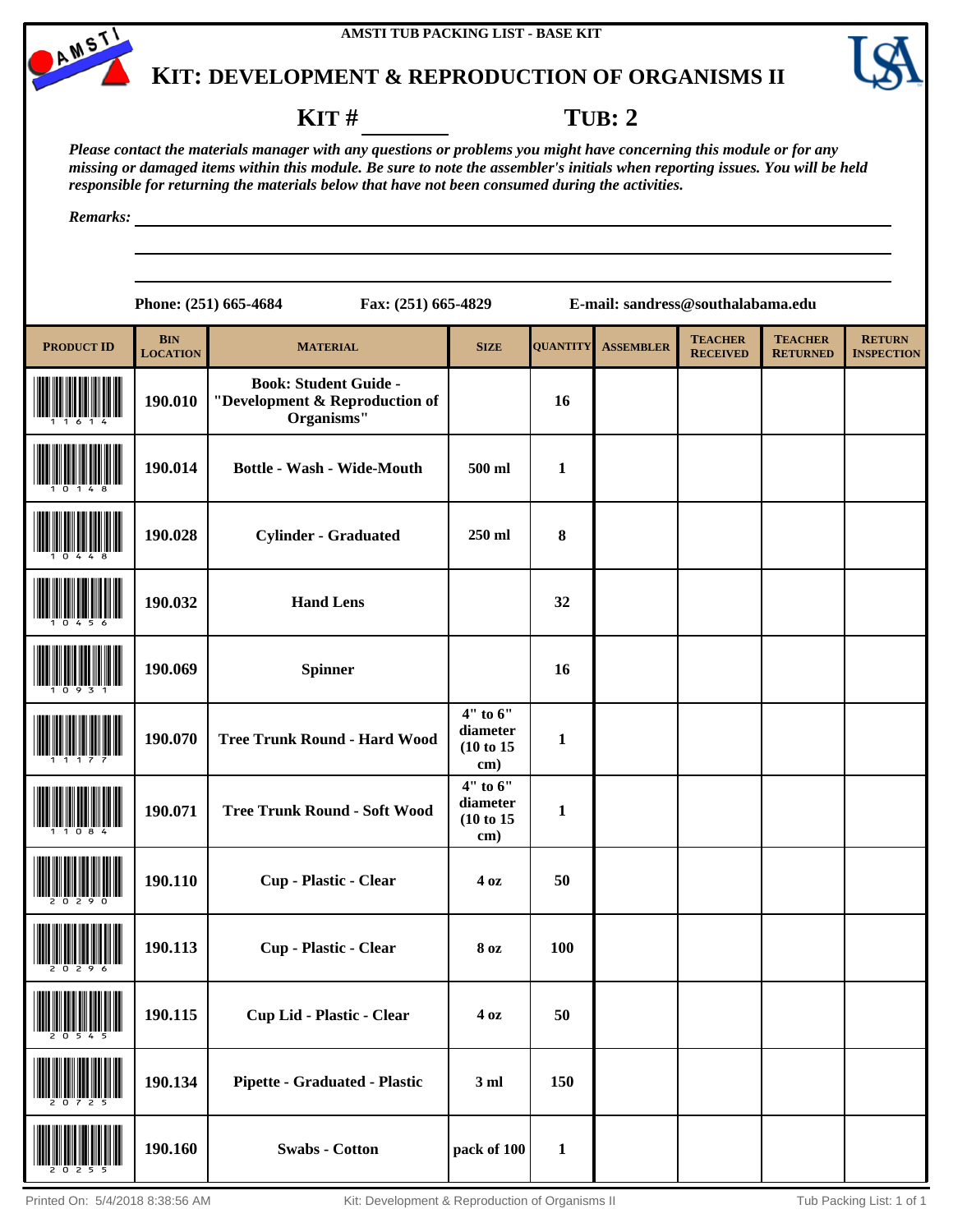



#### **KIT # TUB: 3**

*Please contact the materials manager with any questions or problems you might have concerning this module or for any missing or damaged items within this module. Be sure to note the assembler's initials when reporting issues. You will be held responsible for returning the materials below that have not been consumed during the activities.*

*Remarks:*

| <b>PRODUCT ID</b>             | <b>BIN</b><br><b>LOCATION</b> | <b>MATERIAL</b>                                                  | <b>SIZE</b>                       | <b>QUANTITY</b>  | <b>ASSEMBLER</b> | <b>TEACHER</b><br><b>RECEIVED</b> | <b>TEACHER</b><br><b>RETURNED</b> | <b>RETURN</b><br><b>INSPECTION</b> |
|-------------------------------|-------------------------------|------------------------------------------------------------------|-----------------------------------|------------------|------------------|-----------------------------------|-----------------------------------|------------------------------------|
|                               | 190.016                       | <b>Butterfly Droppings Sheet</b>                                 |                                   | ${\bf 8}$        |                  |                                   |                                   |                                    |
|                               | 190.017                       | Canister - Film - Plastic (with lid)                             |                                   | $\boldsymbol{2}$ |                  |                                   |                                   |                                    |
|                               | 190.066                       | Slide - Prepared: Epithelium                                     |                                   | ${\bf 8}$        |                  |                                   |                                   |                                    |
|                               | 190.067                       | <b>Slide - Prepared: Nerve</b>                                   |                                   | ${\bf 8}$        |                  |                                   |                                   |                                    |
|                               | 190.104                       | Cards - Index - Unruled (pack of<br>100)                         | $3''$ x 5"                        | $\mathbf{1}$     |                  |                                   |                                   |                                    |
|                               | 190.105                       | Container - Deli - Plastic - Clear                               | 16 <sub>oz</sub>                  | 50               |                  |                                   |                                   |                                    |
|                               | 190.106                       | Container Lid - Deli - Plastic (fits<br>8oz-16oz-32oz container) |                                   | 50               |                  |                                   |                                   |                                    |
|                               | 190.107                       | <b>Copper Sulfate Square</b>                                     |                                   | 144              |                  |                                   |                                   |                                    |
|                               | 190.108                       | <b>Coverslips - Plastic (pack of 100)</b>                        | $\frac{1}{2}$ " x $\frac{1}{2}$ " | $\mathbf{1}$     |                  |                                   |                                   |                                    |
| <b>THE ALL AND STATE OF A</b> | 190.111                       | Cup - Plastic - Clear                                            | 20 oz                             | <b>100</b>       |                  |                                   |                                   |                                    |
|                               | 190.112                       | Cup - Plastic - Clear                                            | 24 oz                             | 50               |                  |                                   |                                   |                                    |
|                               | 190.116                       | Dialysis Membrane - 1" Diameter                                  | 10'                               | $\boldsymbol{2}$ |                  |                                   |                                   |                                    |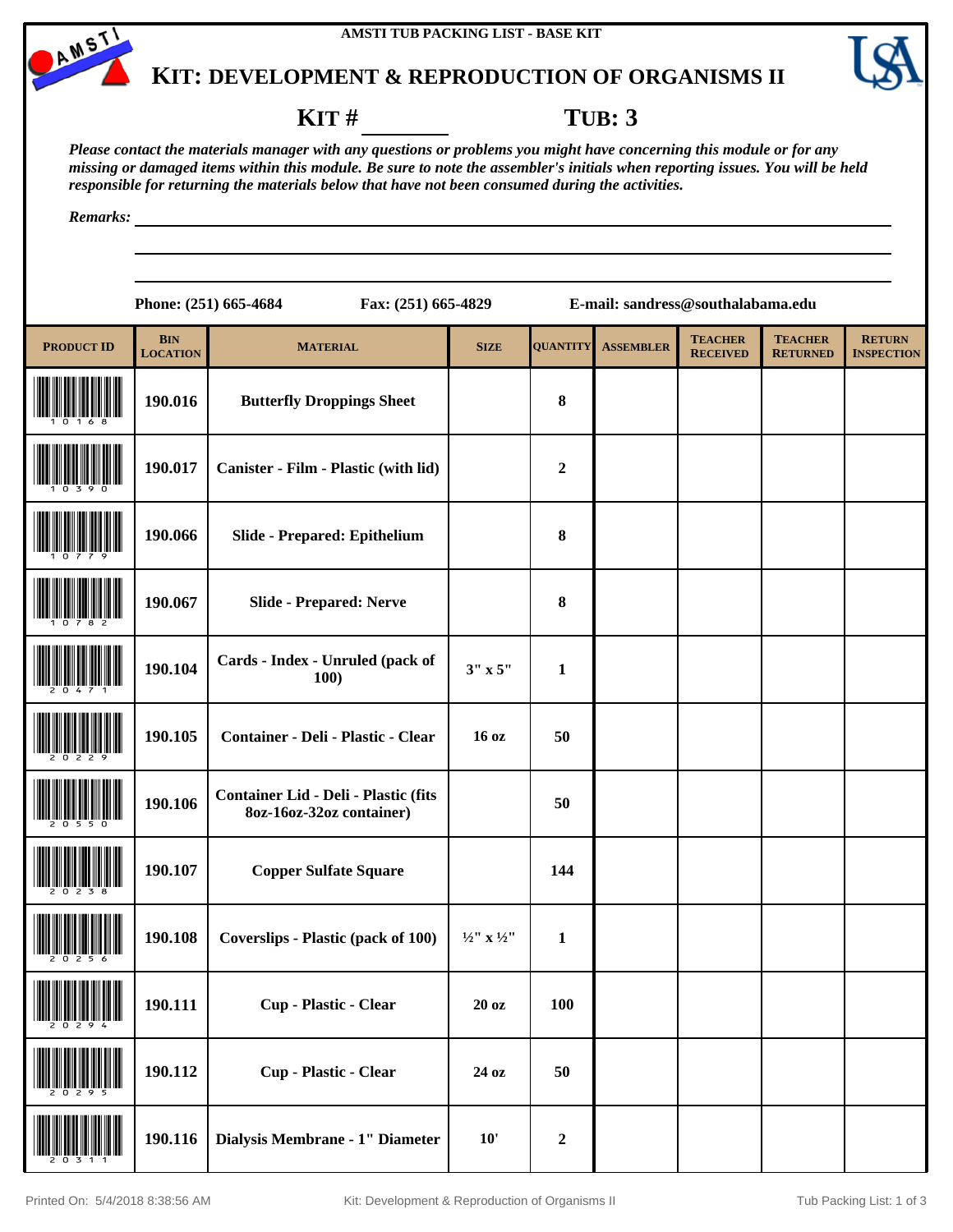|                                                                                                                                                                                                                                                                                                                                                                                                                                                                                               |         | 190.117 Fertilizer - Water Soluble - 20-20-20                       | <b>8 oz</b>                 | $\boldsymbol{2}$ |  |  |
|-----------------------------------------------------------------------------------------------------------------------------------------------------------------------------------------------------------------------------------------------------------------------------------------------------------------------------------------------------------------------------------------------------------------------------------------------------------------------------------------------|---------|---------------------------------------------------------------------|-----------------------------|------------------|--|--|
|                                                                                                                                                                                                                                                                                                                                                                                                                                                                                               | 190.119 | <b>Filter Paper</b>                                                 | 9 <sub>cm</sub>             | <b>100</b>       |  |  |
|                                                                                                                                                                                                                                                                                                                                                                                                                                                                                               | 190.120 | Food Coloring - Liquid - Multicolor                                 | set of 4<br>colors          | $\mathbf{1}$     |  |  |
|                                                                                                                                                                                                                                                                                                                                                                                                                                                                                               | 190.132 | Photo Card Set - "Organisms"                                        | set of 2<br>sheets          | 48               |  |  |
|                                                                                                                                                                                                                                                                                                                                                                                                                                                                                               | 190.135 | <b>Planter Rings</b>                                                | pack of 34                  | $\mathbf{3}$     |  |  |
|                                                                                                                                                                                                                                                                                                                                                                                                                                                                                               | 190.139 | <b>Ring - Loose-leaf</b>                                            | $\frac{3}{4}$ !!            | 48               |  |  |
|                                                                                                                                                                                                                                                                                                                                                                                                                                                                                               | 190.144 | Salt - Table (sodium chloride)                                      | 1 <sub>lb</sub>             | $\mathbf{1}$     |  |  |
|                                                                                                                                                                                                                                                                                                                                                                                                                                                                                               | 190.146 | Seed - Bean - Lima                                                  | $\frac{1}{2}$ lb            | $\mathbf{1}$     |  |  |
|                                                                                                                                                                                                                                                                                                                                                                                                                                                                                               | 190.147 | Seed - Corn - Field                                                 | <b>8 oz</b>                 | $\mathbf{1}$     |  |  |
|                                                                                                                                                                                                                                                                                                                                                                                                                                                                                               | 190.148 | Seed - Fast Plant - F1 Hairless Non-<br>Purple Stem (brassica rapa) | pack of 200                 | $\mathbf{1}$     |  |  |
| <b>THE REAL PROPERTY OF A STATE</b><br>$\begin{tabular}{ c c c c c } \hline & \multicolumn{1}{ c }{\textbf{  }} & \multicolumn{1}{ c }{\textbf{  }} \\ \hline \multicolumn{1}{ c }{\textbf{  }} & \multicolumn{1}{ c }{\textbf{  }} & \multicolumn{1}{ c }{\textbf{  }} & \multicolumn{1}{ c }{\textbf{  }} & \multicolumn{1}{ c }{\textbf{  }} \\ \hline \multicolumn{1}{ c }{\textbf{  }} & \multicolumn{1}{ c }{\textbf{  }} & \multicolumn{1}{ c }{\textbf{  }} & \multicolumn{1}{ c }{\$ | 190.150 | Seed - Radish - "Scarlet Globe"                                     | 1 <sub>0</sub> z            | $\mathbf{1}$     |  |  |
|                                                                                                                                                                                                                                                                                                                                                                                                                                                                                               | 190.151 | <b>Slide - Plastic</b>                                              | 1" x 3"                     | 144              |  |  |
|                                                                                                                                                                                                                                                                                                                                                                                                                                                                                               | 190.153 | <b>Soil - Potting</b>                                               | gallon<br>(approx 4<br>$lb$ | $\sqrt{5}$       |  |  |
|                                                                                                                                                                                                                                                                                                                                                                                                                                                                                               | 190.155 | <b>Stake - Wood</b>                                                 | 10"                         | 120              |  |  |
|                                                                                                                                                                                                                                                                                                                                                                                                                                                                                               | 190.158 | <b>String - Super Twine</b>                                         | 200'                        | $\mathbf{1}$     |  |  |
|                                                                                                                                                                                                                                                                                                                                                                                                                                                                                               | 190.159 | <b>Sugar - Granulated</b>                                           | 10 <sub>oz</sub>            | $\mathbf{1}$     |  |  |
|                                                                                                                                                                                                                                                                                                                                                                                                                                                                                               | 190.161 | Tag - Merchandise - White                                           |                             | 48               |  |  |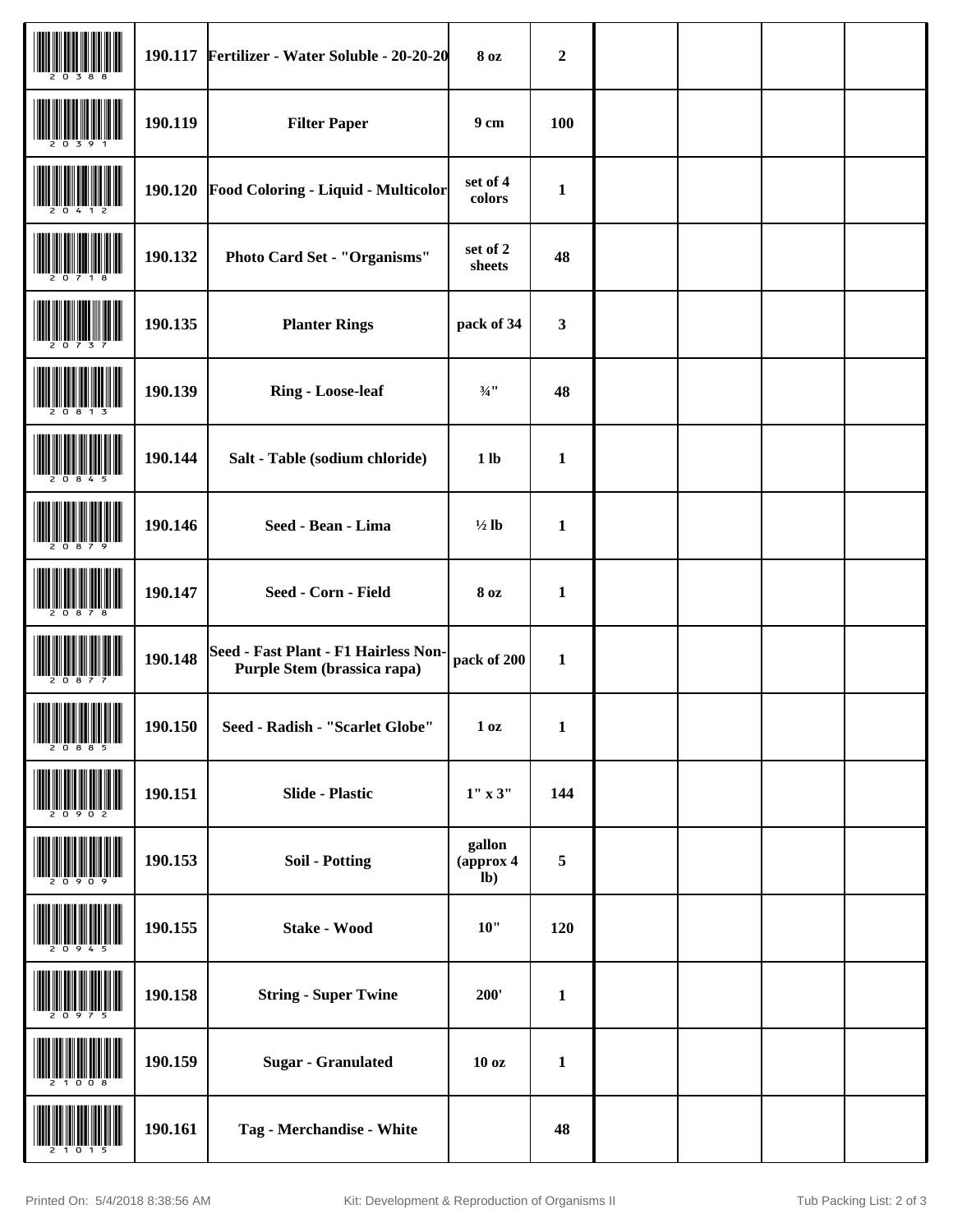|     | 190.163 | <b>Tape - Masking</b>                             | $3/4$ <sup>11</sup> | $\mathbf{1}$     |  |  |
|-----|---------|---------------------------------------------------|---------------------|------------------|--|--|
| 033 | 190.165 | <b>Taste Paper Control Strips</b>                 | vial of 100         | $\boldsymbol{2}$ |  |  |
|     | 190.166 | <b>Taste Paper PTC Strips</b>                     | vial of 100         | $\overline{2}$   |  |  |
|     | 190.167 | Transparencies -<br><b>Ruler/Fragmenting Tool</b> | pack of 4           | $\mathbf{1}$     |  |  |
|     | 190.168 | Tube - Microcentrifuge                            | $1.5$ ml            | 300              |  |  |
|     | 190.170 | <b>Water Mat - Felt - White</b>                   | small               | 12               |  |  |
|     | 190.171 | <b>Wax Paper</b>                                  | 75'                 | $\mathbf{1}$     |  |  |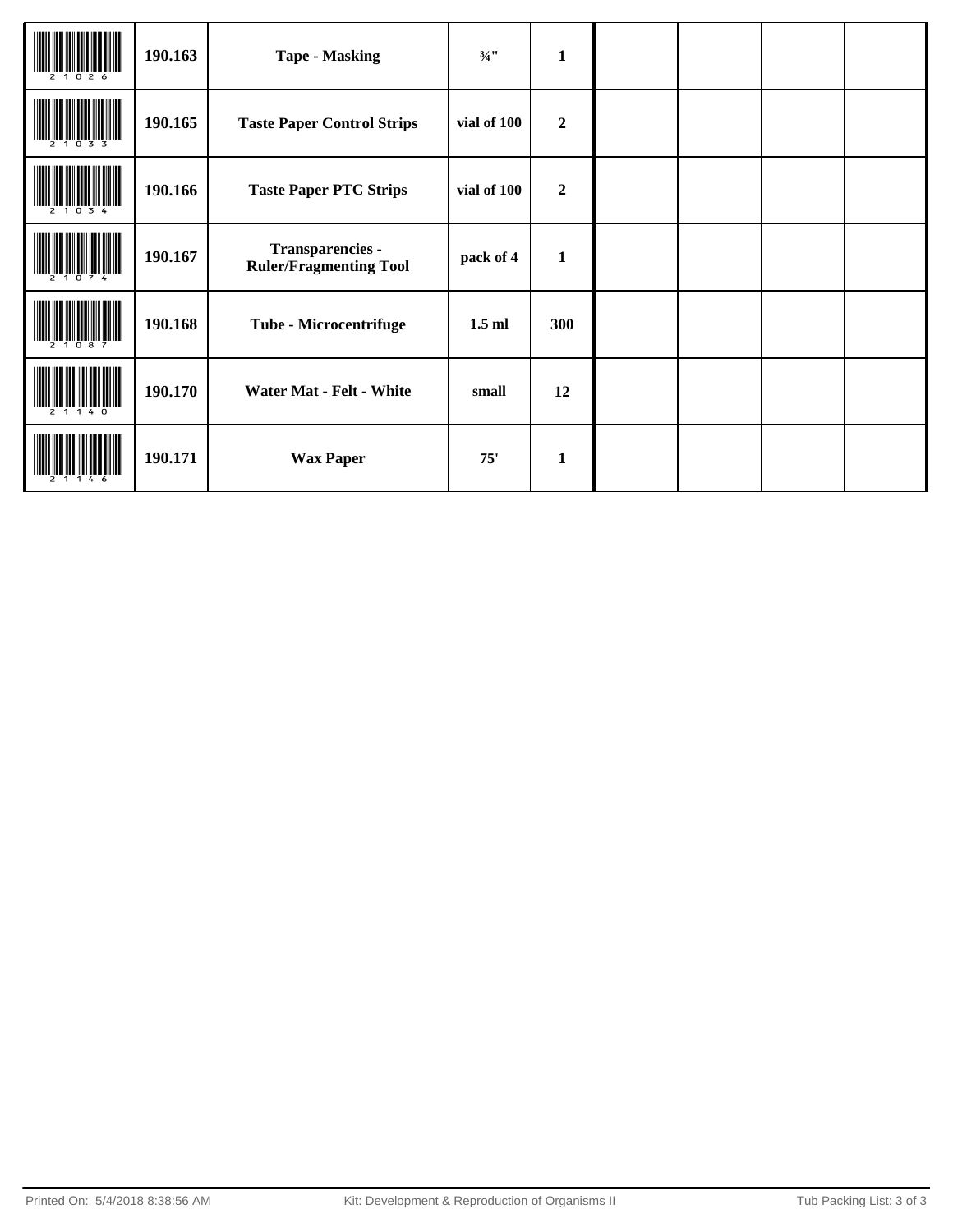



#### **KIT** # **TUB: 4**

*Please contact the materials manager with any questions or problems you might have concerning this module or for any missing or damaged items within this module. Be sure to note the assembler's initials when reporting issues. You will be held responsible for returning the materials below that have not been consumed during the activities.*

*Remarks:*

| <b>PRODUCT ID</b> | <b>BIN</b><br><b>LOCATION</b> | <b>MATERIAL</b>                                        | <b>SIZE</b> | <b>QUANTITY</b> | <b>ASSEMBLER</b> | <b>TEACHER</b><br><b>RECEIVED</b> | <b>TEACHER</b><br><b>RETURNED</b> | <b>RETURN</b><br><b>INSPECTION</b> |
|-------------------|-------------------------------|--------------------------------------------------------|-------------|-----------------|------------------|-----------------------------------|-----------------------------------|------------------------------------|
|                   | 190.001                       | <b>Bag - Canvas</b>                                    |             | 8               |                  |                                   |                                   |                                    |
|                   | 190.004                       | <b>Beaker - Plastic</b>                                | 600 ml      | ${\bf 8}$       |                  |                                   |                                   |                                    |
|                   | 190.011                       | Book: Student Guide - "DNA &<br>Biotechnology"         |             | 16              |                  |                                   |                                   |                                    |
|                   | 190.051                       | Pop Bead - Barrel - Red (1 in each<br>canvas bag)      |             | 8               |                  |                                   |                                   |                                    |
|                   | 190.052                       | Pop Bead - Cylinder - Green (1 in<br>each canvas bag)  |             | 8               |                  |                                   |                                   |                                    |
|                   | 190.053                       | Pop Bead - Cylinder - Yellow (1 in<br>each canvas bag) |             | ${\bf 8}$       |                  |                                   |                                   |                                    |
|                   | 190.054                       | Pop Bead - Gear - Blue (1 in each<br>canvas bag)       |             | 8               |                  |                                   |                                   |                                    |
|                   | 190.055                       | Pop Bead - Gear - Green (1 in each<br>canvas bag)      |             | 8               |                  |                                   |                                   |                                    |
|                   | 190.056                       | Pop Bead - Gear - Red (1 in each<br>canvas bag)        |             | 8               |                  |                                   |                                   |                                    |
|                   | 190.057                       | Pop Bead - Gear - Yellow (2 in each<br>canvas bag)     |             | 16              |                  |                                   |                                   |                                    |
|                   | 190.058                       | Pop Bead - Octagon - Blue (2 in<br>each canvas bag)    |             | 16              |                  |                                   |                                   |                                    |
|                   | 190.059                       | Pop Bead - Octagon - Green (1 in<br>each canvas bag)   |             | ${\bf 8}$       |                  |                                   |                                   |                                    |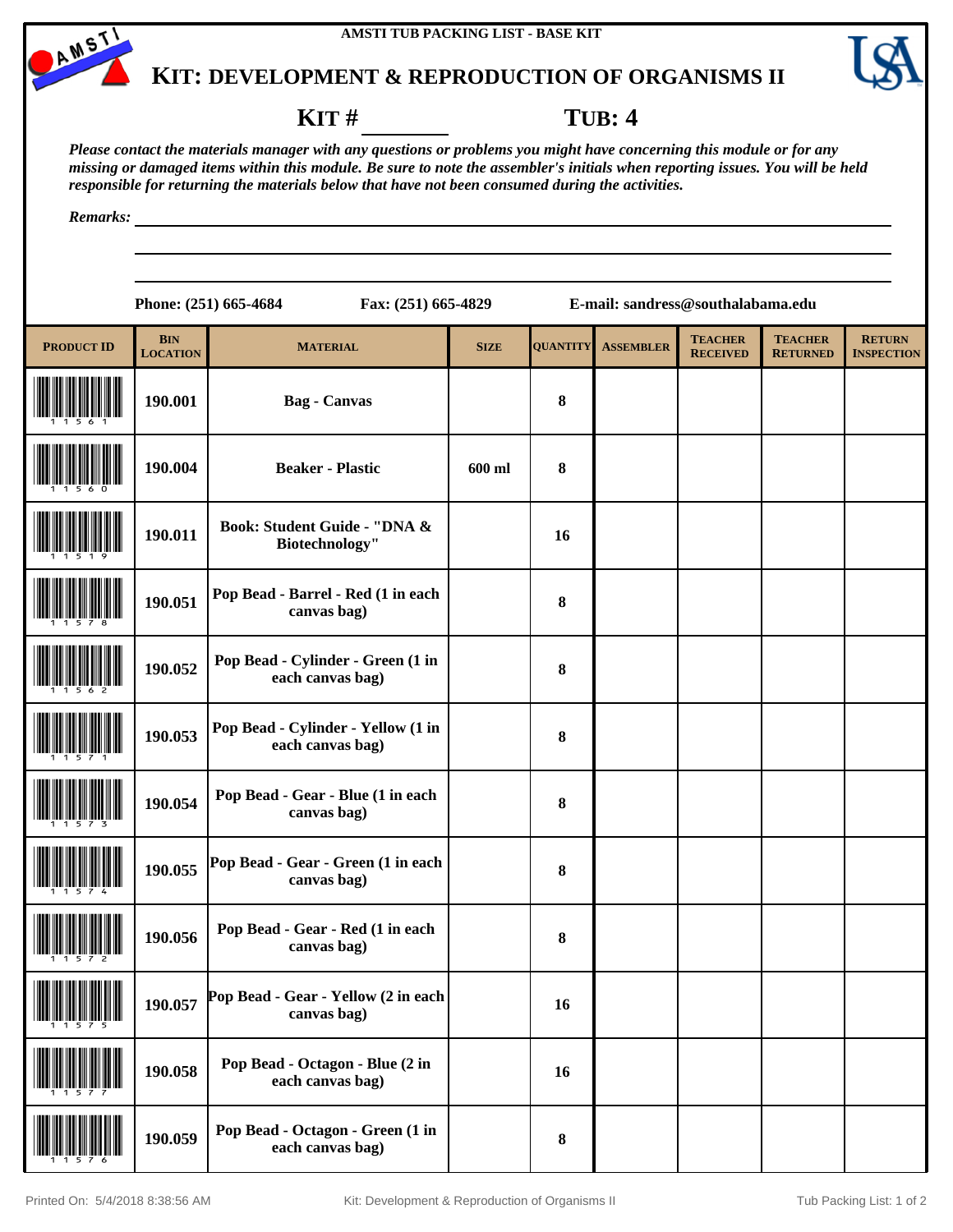|     | 190.118 | <b>Filter - Coffee</b>       | 8 - 12 cups<br>(basket) | 300  |  |  |
|-----|---------|------------------------------|-------------------------|------|--|--|
| 350 | 190.127 | Paper - Colored - Light Blue | $8\frac{1}{2}$ " x 11"  | 500  |  |  |
|     | 190.129 | Paper - Copy - White         | $8\frac{1}{2}$ " x 11"  | 500  |  |  |
|     | 190.140 | <b>Rubber Band</b>           | #32                     | 1000 |  |  |
|     | 190.156 | Stirrer - Coffee - Wood      |                         | 250  |  |  |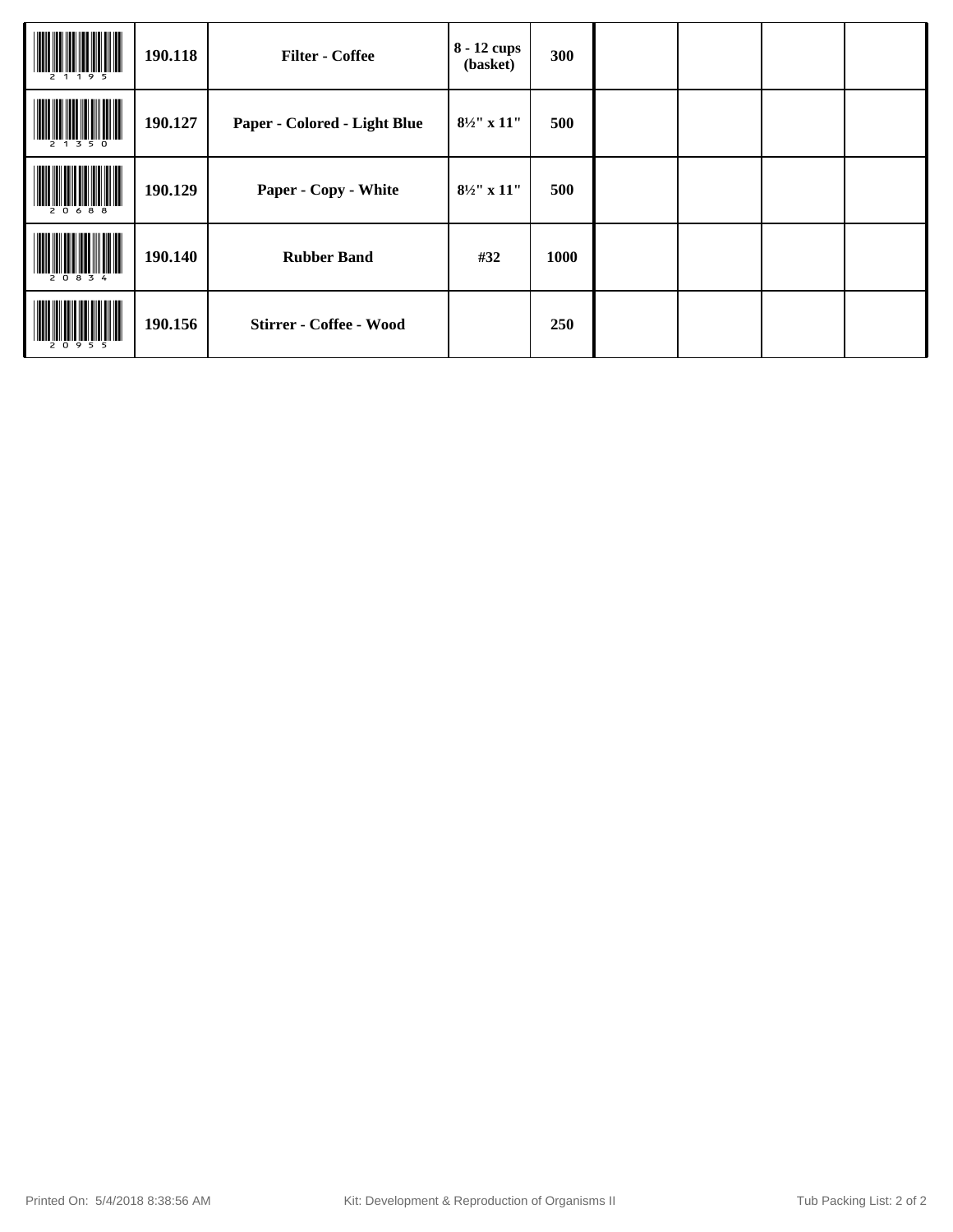



#### **KIT # TUB: 5**

*Please contact the materials manager with any questions or problems you might have concerning this module or for any missing or damaged items within this module. Be sure to note the assembler's initials when reporting issues. You will be held responsible for returning the materials below that have not been consumed during the activities.*

*Remarks:*

| <b>PRODUCT ID</b> | <b>BIN</b><br><b>LOCATION</b> | <b>MATERIAL</b>                                         | <b>SIZE</b>      | <b>QUANTITY</b> | <b>ASSEMBLER</b> | <b>TEACHER</b><br><b>RECEIVED</b> | <b>TEACHER</b><br><b>RETURNED</b> | <b>RETURN</b><br><b>INSPECTION</b> |
|-------------------|-------------------------------|---------------------------------------------------------|------------------|-----------------|------------------|-----------------------------------|-----------------------------------|------------------------------------|
|                   | 190.034                       | K'Nex - Clip - Blue Metallic (blue<br>gray)             |                  | 608             |                  |                                   |                                   |                                    |
|                   | 190.035                       | <b>K'Nex - Connector - Blue Metallic</b><br>(blue gray) |                  | 40              |                  |                                   |                                   |                                    |
|                   | 190.036                       | <b>K'Nex - Connector - Brown</b>                        |                  | 256             |                  |                                   |                                   |                                    |
|                   | 190.037                       | K'Nex - Connector - Gold - C8                           |                  | 208             |                  |                                   |                                   |                                    |
|                   | 190.038                       | <b>K'Nex - Connector - Gray</b>                         |                  | 208             |                  |                                   |                                   |                                    |
|                   | 190.039                       | K'Nex - Connector - Orange - C3                         |                  | 208             |                  |                                   |                                   |                                    |
|                   | 190.040                       | K'Nex - Connector - Yellow - C10                        |                  | 208             |                  |                                   |                                   |                                    |
|                   | 190.041                       | K'Nex - Rod - Black                                     | $1\frac{1}{4}$   | 208             |                  |                                   |                                   |                                    |
|                   | 190.042                       | <b>K'Nex - Rod - Blue Green</b><br>(turquoise)          | $1\frac{1}{4}$   | 416             |                  |                                   |                                   |                                    |
|                   | 190.043                       | K'Nex - Rod - Purple                                    | $1\frac{1}{4}$   | 800             |                  |                                   |                                   |                                    |
|                   | 190.044                       | K'Nex - Rod - Red - R6                                  |                  | 56              |                  |                                   |                                   |                                    |
|                   | 190.045                       | K'Nex - Rod - Silver                                    | $1\frac{1}{4}$ " | 416             |                  |                                   |                                   |                                    |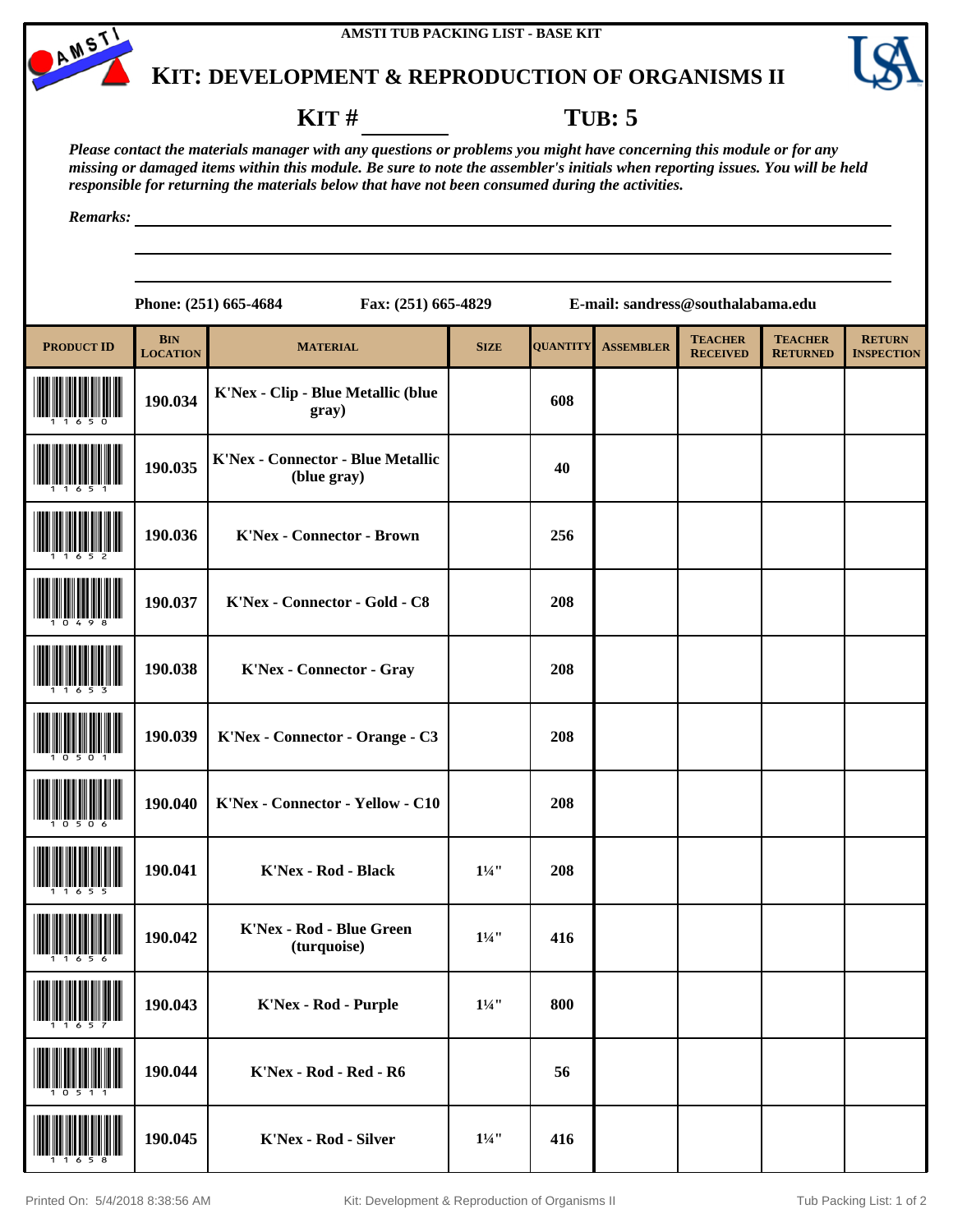|       | 190.046 | K'Nex - Rod - White - R2                            |                  | 416          |  |  |
|-------|---------|-----------------------------------------------------|------------------|--------------|--|--|
|       | 190.047 | K'Nex - Rod - Yellow - R4                           |                  | 72           |  |  |
|       | 190.073 | Tube - Conical - Footed - Plastic<br>(with cap)     | 50 ml            | 150          |  |  |
| 20845 | 190.143 | Salt - Table (sodium chloride)                      | 1 <sub>lb</sub>  | $\mathbf{1}$ |  |  |
|       | 190.152 | Soap - Dishwashing - Liquid (AJAX)<br>or Palmolive) | 16 <sub>oz</sub> | 1            |  |  |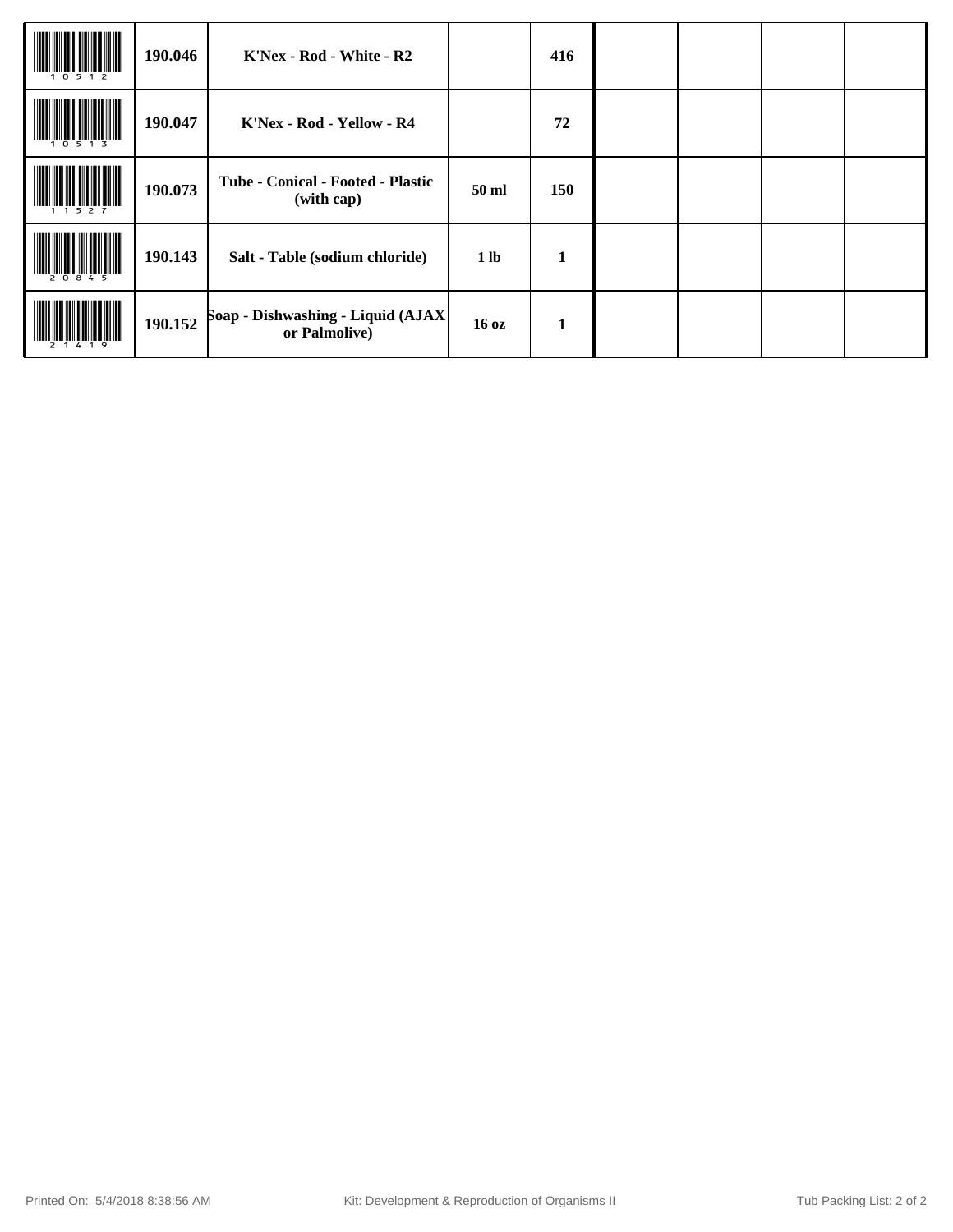



#### **KIT # TUB: 6**

*Please contact the materials manager with any questions or problems you might have concerning this module or for any missing or damaged items within this module. Be sure to note the assembler's initials when reporting issues. You will be held responsible for returning the materials below that have not been consumed during the activities.*

*Remarks:*

| <b>PRODUCT ID</b> | <b>BIN</b><br><b>LOCATION</b> | <b>MATERIAL</b>                                                            | <b>SIZE</b>          | <b>OUANTITY</b> | <b>ASSEMBLER</b> | <b>TEACHER</b><br><b>RECEIVED</b> | <b>TEACHER</b><br><b>RETURNED</b> | <b>RETURN</b><br><b>INSPECTION</b> |
|-------------------|-------------------------------|----------------------------------------------------------------------------|----------------------|-----------------|------------------|-----------------------------------|-----------------------------------|------------------------------------|
|                   | 190.029                       | <b>Cylinder - Graduated</b>                                                | $25$ ml              | $\bf{8}$        |                  |                                   |                                   |                                    |
|                   | 190.065                       | <b>Sieve - Soil</b>                                                        |                      | $\mathbf{1}$    |                  |                                   |                                   |                                    |
|                   | 190.0682                      | Soil Test Kit: Color Chart - N-P-K                                         |                      | 8               |                  |                                   |                                   |                                    |
|                   | 190.0683                      | Soil Test Kit: Sleeve - Protective                                         |                      | 8               |                  |                                   |                                   |                                    |
|                   | 190.0684                      | Soil Test Kit: Test Tube - Square -<br>Plastic (with cap)                  | $2.5 - 5 - 10$<br>mL | 24              |                  |                                   |                                   |                                    |
|                   | 190.0685                      | Soil Test Kit: Vial - Round - Plastic<br>(with cap & 30mL line)            | 14 dram              | $\bf{8}$        |                  |                                   |                                   |                                    |
|                   | 190.100                       | Alcohol - Isopropanol - 70%                                                | 16 oz (473<br>ml)    | 8               |                  |                                   |                                   |                                    |
|                   | 190.103                       | <b>Bag - Plastic - Resealable</b>                                          | quart $(6"x)$<br>9") | 300             |                  |                                   |                                   |                                    |
|                   | 190.114                       | <b>Cup - Souffle - Plastic</b>                                             | 9 oz (250<br>ml)     | 250             |                  |                                   |                                   |                                    |
|                   | 190.1531                      | Soil Test Kit: Tablet - Floc-Ex<br>(check expiration date)                 |                      | 80              |                  |                                   |                                   |                                    |
|                   | 190.1532                      | Soil Test Kit: Tablet - Nitrate Wide-<br>Range CTA (check expiration date) |                      | 40              |                  |                                   |                                   |                                    |
|                   | 190.1533                      | Soil Test Kit: Tablet - Phosphorus<br>(check expiration date)              |                      | 40              |                  |                                   |                                   |                                    |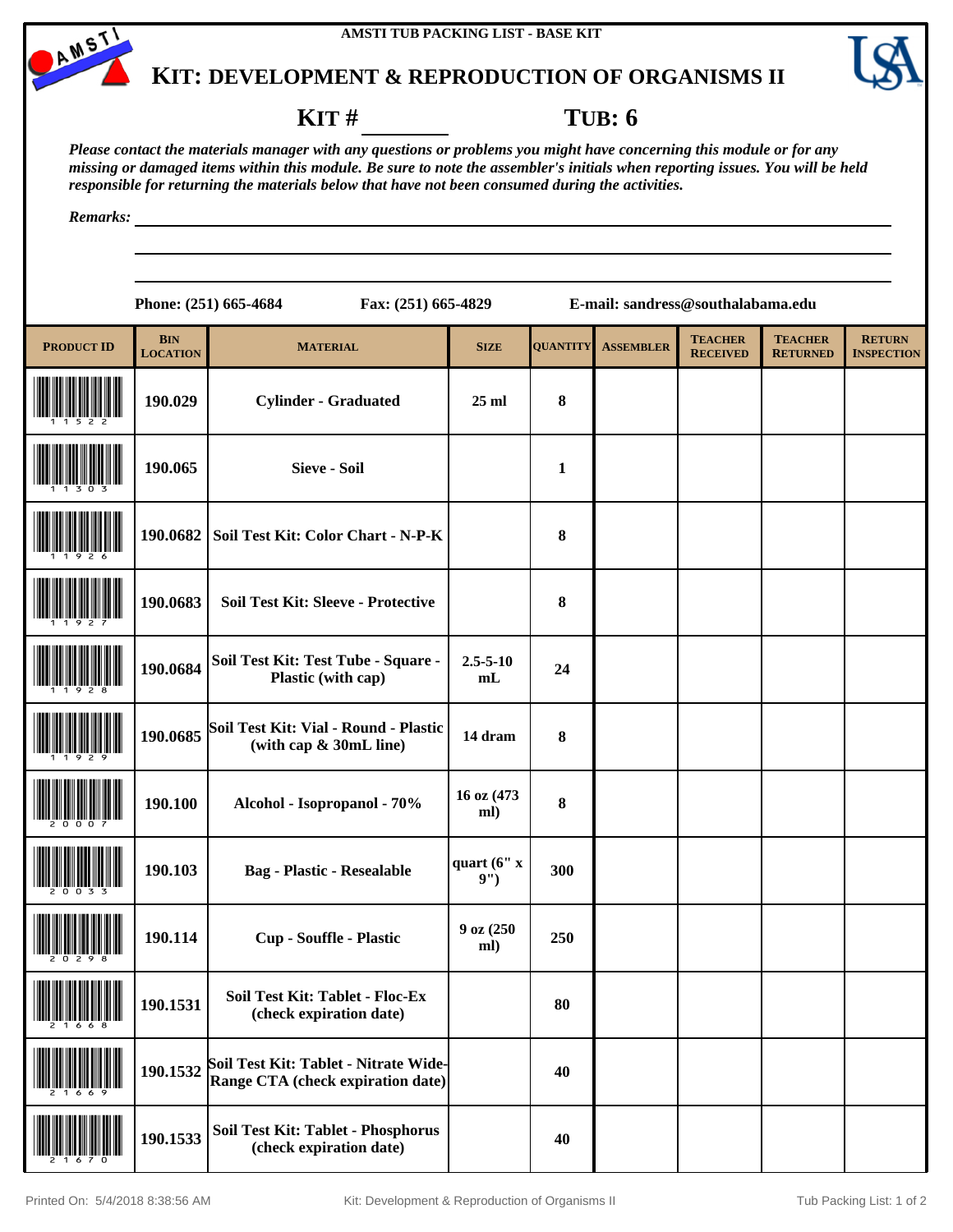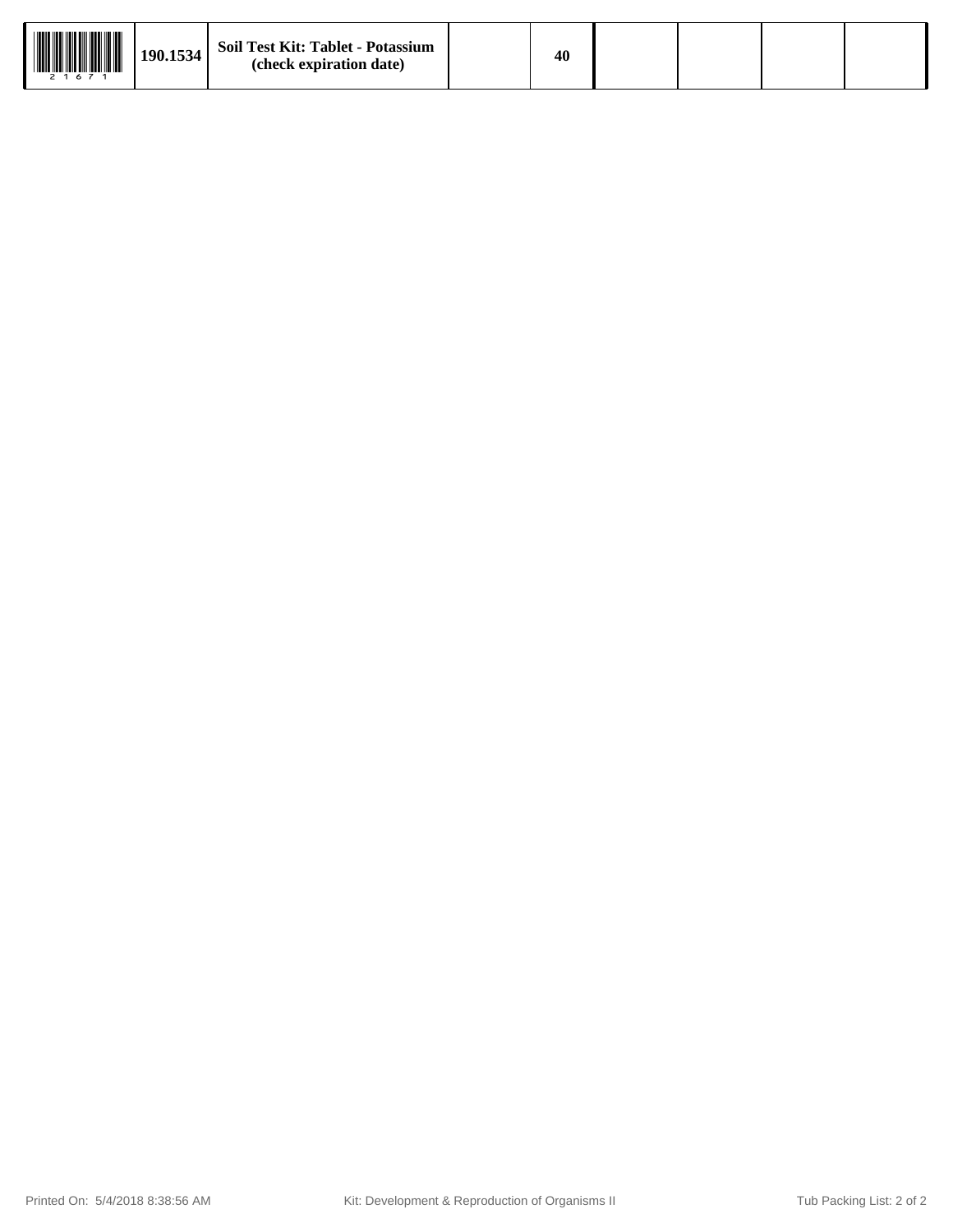



#### **KIT** # **TUB**: 7

*Please contact the materials manager with any questions or problems you might have concerning this module or for any missing or damaged items within this module. Be sure to note the assembler's initials when reporting issues. You will be held responsible for returning the materials below that have not been consumed during the activities.*

*Remarks:*

| <b>PRODUCT ID</b> | <b>BIN</b><br><b>LOCATION</b> | <b>MATERIAL</b>                                                          | <b>SIZE</b> | <b>OUANTITY</b> | <b>ASSEMBLER</b> | <b>TEACHER</b><br><b>RECEIVED</b> | <b>TEACHER</b><br><b>RETURNED</b> | <b>RETURN</b><br><b>INSPECTION</b> |
|-------------------|-------------------------------|--------------------------------------------------------------------------|-------------|-----------------|------------------|-----------------------------------|-----------------------------------|------------------------------------|
|                   | 190.002                       | <b>Bag</b> - Canvas                                                      |             | 28              |                  |                                   |                                   |                                    |
|                   | 190.012                       | <b>Book: Student Guide - "Modeling</b><br>Mendel"                        |             | 16              |                  |                                   |                                   |                                    |
|                   | 190.021                       | <b>Chromosock - Mendel - Black</b><br>Stripe 'B' (1 in each canvas bag)  |             | 28              |                  |                                   |                                   |                                    |
|                   | 190.022                       | <b>Chromosock - Mendel - Black</b><br>Stripe 'b' (1 in each canvas bag)  |             | 28              |                  |                                   |                                   |                                    |
|                   | 190.023                       | <b>Chromosock - Mendel - Green</b><br>Stripe 'N' (1 in each canvas bag)  |             | 28              |                  |                                   |                                   |                                    |
|                   | 190.024                       | <b>Chromosock - Mendel - Green</b><br>Stripe 'n' (1 in each canvas bag)  |             | 28              |                  |                                   |                                   |                                    |
|                   | 190.025                       | <b>Chromosock - Mendel - Orange</b><br>Stripe 'F' (1 in each canvas bag) |             | 28              |                  |                                   |                                   |                                    |
|                   | 190.026                       | <b>Chromosock - Mendel - Orange</b><br>Stripe 'f' (1 in each canvas bag) |             | 28              |                  |                                   |                                   |                                    |
|                   | 190.142                       | <b>Rubber Band</b>                                                       | #64         | 300             |                  |                                   |                                   |                                    |